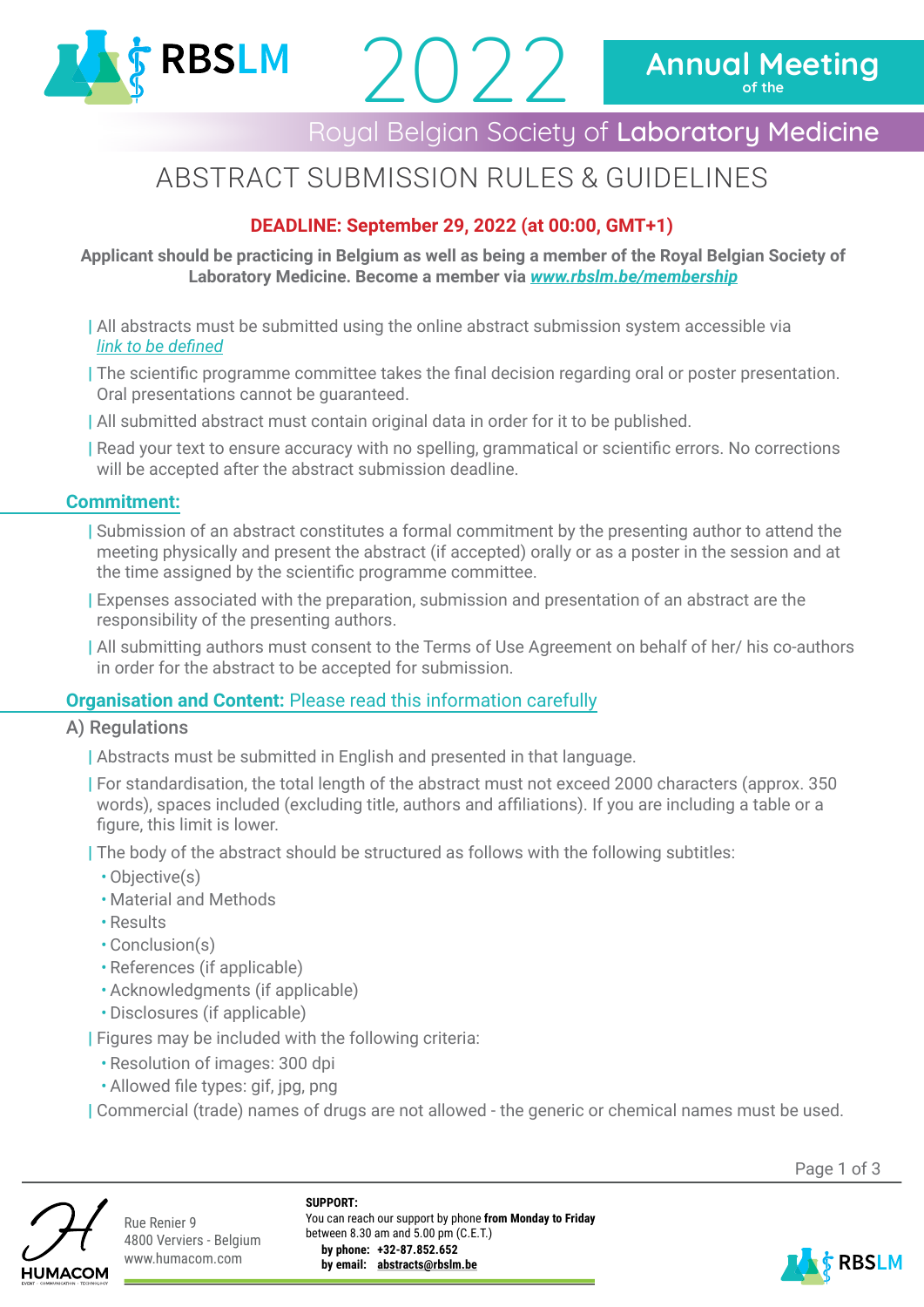

# Royal Belgian Society of Laboratory Medicine

## B) Guidelines

| Please be advised that the insertion of tables and images may significantly reduce the allowed number of text characters, because these will be included in the character and line count. It is highly recommended to use only one figure or table to allow for enough abstract text.

2022

| The abstract Title should clearly define the content of the paper. It should be in capitals.

| It is preferable that the Objective is stated in one sentence, the Material and Methods kept to a brief description, that the Results are summarised and presented in sufficient detail to support the Conclusions.

| Note that it is not recommended to postulate that "the results will be discussed during presentation" or that "other data will be presented later".

| No bold characters and no words in capital letters (capital letters only for abbreviations)

- | Use standard abbreviations where appropriate. Include any other abbreviations in brackets after the full word the first time it appears.
- | Number and list references (if applicable) in the order in which they appear in the abstract, within the 2000 characters limit.
- | All acknowledgements to grants, funding source or other co-workers will appear at the bottom of the abstract and shall be included in the 2000 characters limit.

## **Disclosure of Conflict of Interest:**

All submitting authors must disclose, on behalf of all other authors of the abstracts, any conflicts of interest during the online abstract submission or have their work refused at the discretion of the organising committee. All disclosures will be published in the meeting programme and abstract book.

When you submit your abstract online, you will be asked to indicate if the authors now or in the past 24 months have had a significant financial interest or other relationship with commercial companies or other entities whose products or services you may discuss in your presentation, or who are supporting this activity. For any of the following relationship categories that apply to each author, you will be asked to indicate the relationship and name the commercial entities involved:

- | grant/research support
- | consultant/speaker's bureau/advisory activities
- | board membership
- | company employee
- | stock ownership or royalties
- | patent licensing
- | other

We request all presenters to cooperate by declaring any potential conflict of interest on their slides or posters.



Rue Renier 9 4800 Verviers - Belgium www.humacom.com

**SUPPORT:** You can reach our support by phone **from Monday to Friday** between 8.30 am and 5.00 pm (C.E.T.) **by phone: +32-87.852.652 by email: abstracts@rbslm.be**